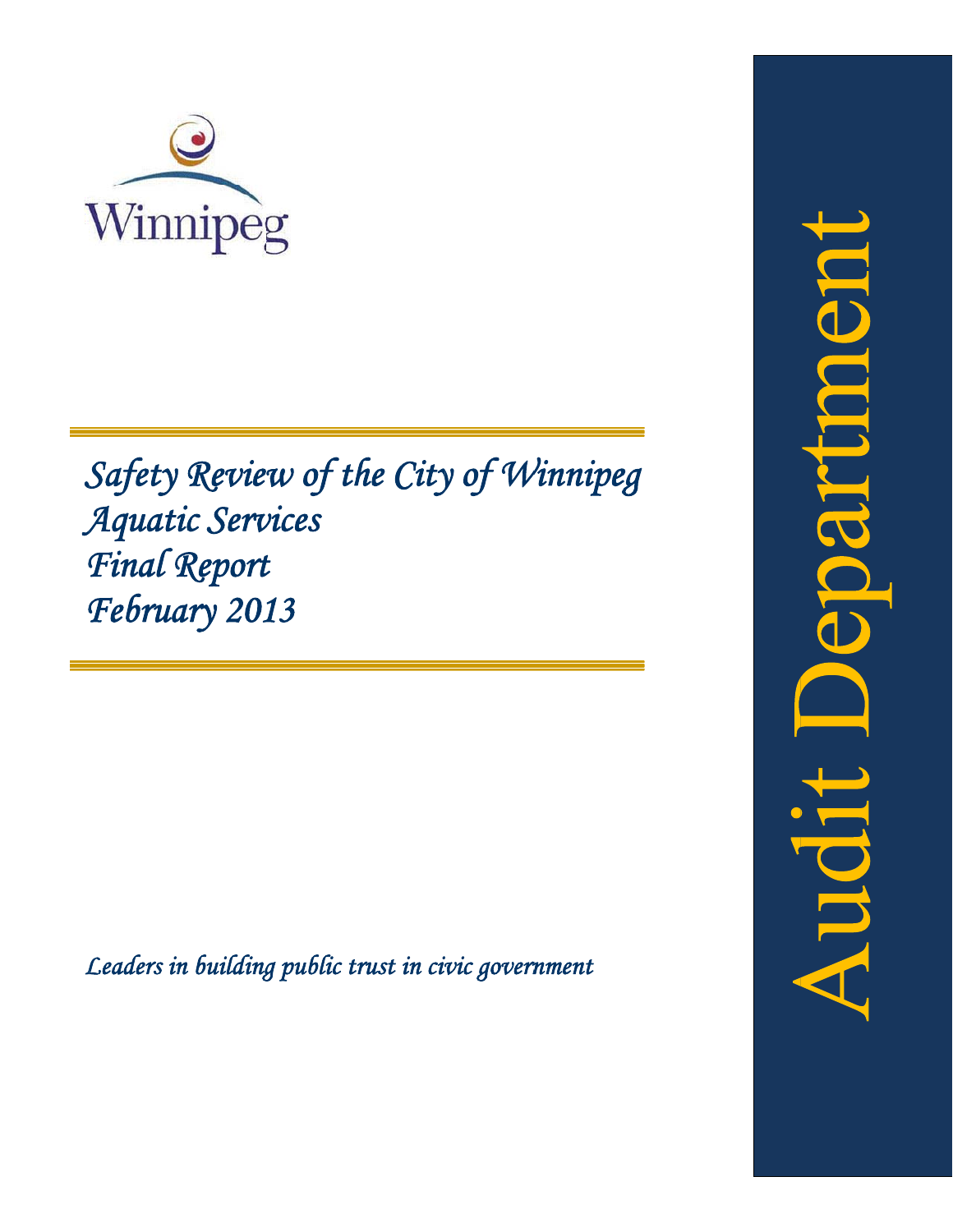# **MANDATE OF THE CITY AUDITOR**

The City Auditor is a statutory officer appointed by City Council under *The City of Winnipeg Charter*. The City Auditor reports to Council through the Audit Committee (Executive Policy Committee) and is independent of the City's Public Service. The City Auditor conducts examinations of the operations of the City and its affiliated bodies to assist Council in its governance role of ensuring the Public Service's accountability for the quality of stewardship over public funds and for the achievement of value for money in City operations. Once an audit report has been communicated to Council, it becomes a public document.

## **AUDIT BACKGROUND**

A safety review of the City of Winnipeg's Aquatics Programs was included in the City Auditor/Chief Performance Officer's 2011-2014 Audit Plan. The Audit Department issued a Request for Proposal (RFP) to identify experienced and capable proponents to conduct the review. The RFPs were evaluated based on the experience of the proponent, the proposed project approach/methodology and a fixed-price quote. In December 2011, a contract was awarded to the Lifesaving Society Ontario (Lifesaving Society), which submitted the proposal determined to be the most advantageous to the City.

The work performed under the contract consisted of a safety review, which included, among other things:

- reviewing the safety processes and practices of both the Aquatics Branch and the Building Services Branch.
- outlining the observations through the use of Lifesaving Society checklists on the extent to which reported service safety results are complete, relevant, accurate, balanced and meaningful.
- identifying opportunities for revenue generation, cost savings and improved management practices and controls where opportunities exist, and where opportunities do not reduce the effectiveness of existing or potential safety processes and practices.
- inspecting records management including the condition, quality and accessibility of policies and procedures, inspections results, safety performance metrics, and other safety documentation.

The Lifesaving Society evaluated the overall operation of aquatics through on-site inspections conducted in each of the thirteen City of Winnipeg indoor aquatic facilities, between January 30 and February 3, 2012. The Lifesaving Society identified a series of recommendations for improvement.

The scope of the review did not include an assessment of the structural integrity of the facilities. The Lifesaving Society's review was limited to assessing safe operating procedures and practices of the indoor aquatics facilities.

## **City Auditor Summary**

The Audit Department reviewed the report provided by the Lifesaving Society and agreed in principle with the recommendations presented. The safety audit would identify what steps might be taken to minimize the risk of drowning or serious water-related injuries. The Lifesaving Society's audit categorized findings according to their perceived impact on safety. Priority Concerns are the highest risk findings and represent, in their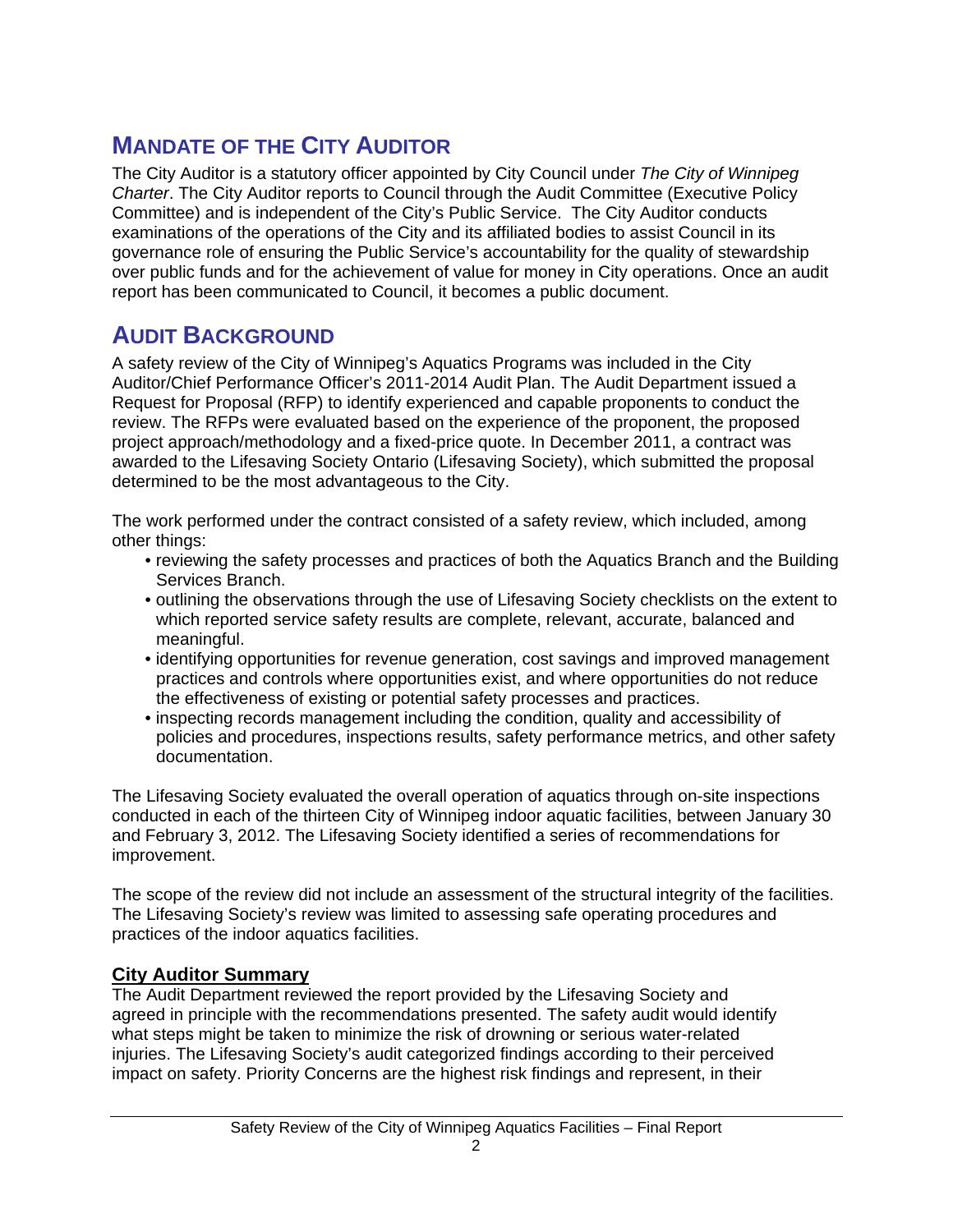opinion, major safety risks to the public and merit immediate action. The Priority Recommendations are divided into two sub-categories: hion, major safety risks to the public and merit immediate action. The Priority<br>:ommendations are divided into two sub-categories:<br>1. Findings that are in contravention to a relevant Province of Manitoba statute, and

- 
- 2. Findings that are in contravention of the Lifesaving Society's position on what constitutes reasonable safe practices.

Primary Recommendations are findings that should receive focused attention by facility management. These findings are not considered to have as high a risk exposure as the Priority Recommendations. Primary Recommendations can result from being in contravention to a relevant Province of Manitoba statute, but for the City of Winnipeg, all findings resulted from being in contravention of the Lifesaving Society's position on what constitutes reasonable safe practices.

The Audit Department requested the Aquatics Branch Management of the Community Service Department and the Building Services Branch Management of the Planning, Property & Development Department provide management responses to the recommendations.

## **ACKNOWLEDGEMENT**

The City of Winnipeg's Audit Department would like to acknowledge the assistance of staff from the Aquatics Branch, Community Services Department and Building Services Division, Public Works Department who were involved in this project, for their assistance in providing time, information, expertise, co-operation and resources throughout the duration of the project. In addition, we would like to acknowledge the Lifesaving Society, which was engaged to conduct the review.

## **Members of the Audit Team**

Bryan Mansky, MBA, CMA, CIA D eputy City A Auditor

Busi White

*\_\_\_\_\_\_\_\_\_\_*

*\_\_\_* 

February 2013

*\_\_\_\_\_\_\_\_\_\_*

*\_\_\_\_\_\_\_*

Brian Whiteside, CA•CIA City Aud itor

*\_\_\_\_\_\_\_\_\_\_\_*

*\_\_\_\_\_\_\_\_*

Date

*\_\_\_\_\_\_\_*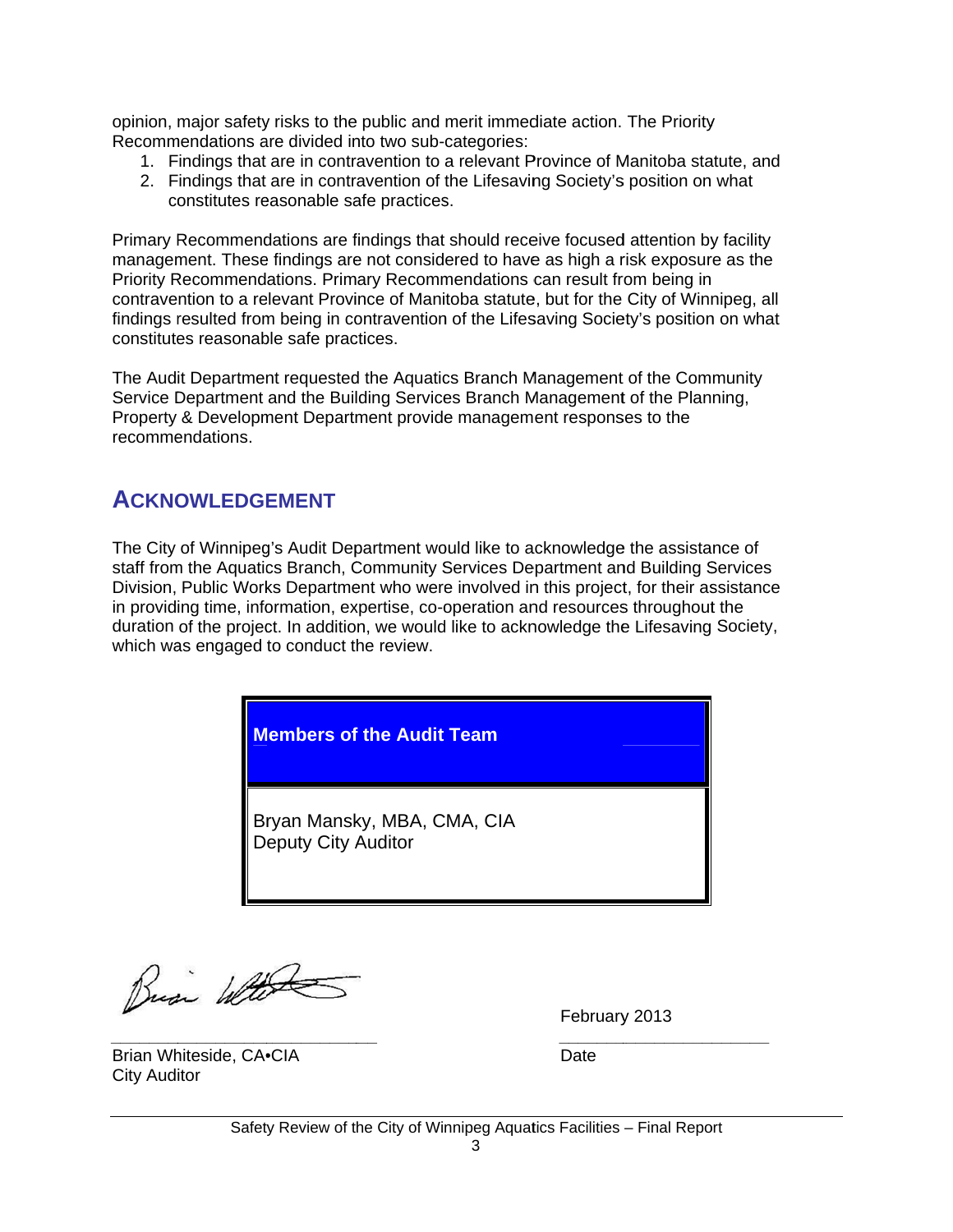## **RECOMMENDATIONS AND MANAGEMENT RESPONSE**

## **Summary Findings**

The Lifesaving Society has completed an aquatic safety audit of all of the City's thirteen indoor aquatic facilities between January 30 and February 3, 2012. The Society's aquatic safety audit presents eleven Priority Recommendations, four primary findings related to General Emergency and Operating Procedures and forty-seven Primary Recommendations. The recommendations are categorized between areas of noncompliance with an applicable Government of Manitoba Regulation and areas that are not consistent with what the Lifesaving Society believes are reasonable safe practices. It is important to note that in the case of the latter there may be no applicable Manitoba Regulation governing the subject matter, or the Lifesaving Society recommended practice exceeds the requirements of the Manitoba Regulation.

The Lifesaving Society considers the City of Winnipeg to be operating within the range of safe practice if the aquatic safety audit identifies no Priority Concerns, and only Primary Recommendations, which in the opinion of the Society represents a low risk to public safety. It is the Lifesaving Society's opinion that at the time of the audit, the City of Winnipeg was operating below the range of Safe Practice.

Community Services and Planning, Property & Development Management reviewed and agreed to these recommendations as it was viewed as an opportunity to further enhance aquatic facility safety.

## **Priority Recommendations**

The Society's aquatic safety audit revealed eleven findings that warrant Priority Concern status. These priority recommendations include six findings of non-compliance with an applicable Government of Manitoba regulation (recommendations  $1 - 6$ ) and five findings that are not consistent with the Lifesaving Society's position on what constitutes reasonable safe practices (recommendations  $7 - 11$ ). The Lifesaving Society alerts aquatic facility operators to Priority Concerns at the time of facility inspections. **Table 1** (page 9) identifies the facilities with the Priority Concern recommendations.

#### Non-Compliance with an Applicable Government of Manitoba Regulation

*Recommendation 1 – Install additional "No Diving" signage around the pool deck.*  Regulation requires that a sign be installed that says "NO Diving" or a universal symbol be installed not less than 10 cm in height at intervals of no more than 8 m. This signage will educate bathers of the danger of diving into shallow water and prevent injury. Additional signage is required to meet the requirements of regulation. (Manitoba Regulation 132/97 section 20 (1))

*The non-compliant facilities include: Margaret Grant, North Centennial.* 

## *Management Response*

Community Services Management and Planning, Property & Development Management agree with this recommendation.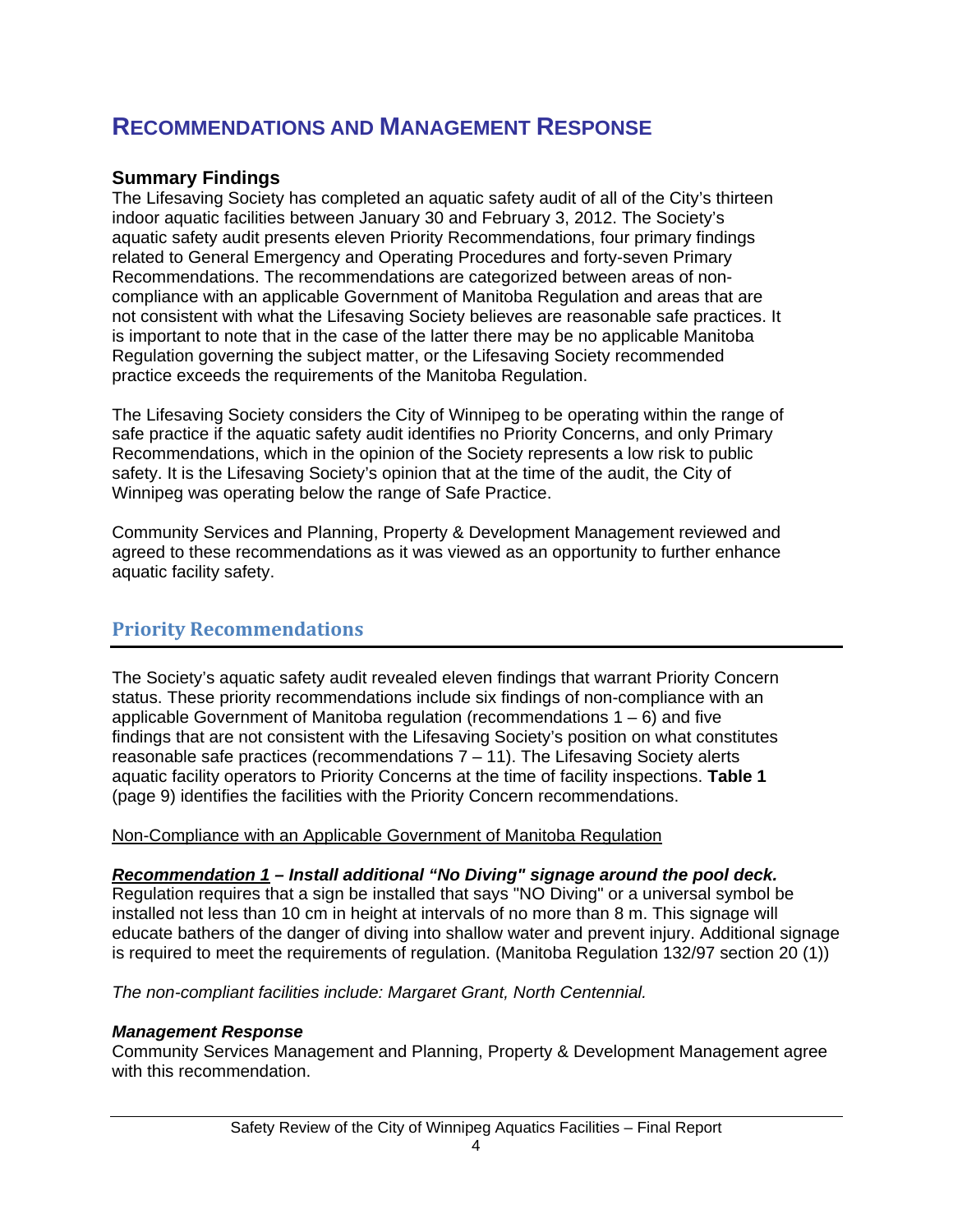Margaret Grant Pool - Temporary signage is posted; permanent signage will be posted during winter 2013 shut down.

North Centennial Recreation & Leisure Pool - Temporary signage is posted; Community Services and Planning, Property & Development will review and provide long term solution by September 30, 2012.

#### *Recommendation 2 – Ensure that all emergency safety equipment is operational and that tests and inspections occur on a regular basis.*

During inspections of the spas it was determined that Emergency Stop buttons and shut off switches would not deactivate the filter pump. All mechanical equipment used in the operation of a public spa or pool must be capable of being deactivated. Once operational, the emergency stop button needs to be inspected and tested at least once within each 30 day operating period.

*The non-compliant facilities include: Bonivital, Eldon Ross.* 

#### *Management Response*

Planning, Property & Development Management agrees with this recommendation and has taken corrective action. A preventive Work Order has being set up in our Asset Management System (MAXIMO) to generate work orders every 30 days to check this safety equipment.

#### *Recommendation 3 – Deactivate all equalizers.*

Regulation requires that all equalizers be deactivated to prevent entrapment of bathers. In accordance with Regulation, equalizer fittings must be inspected to ensure they are not functional and do not present an entrapment risk for swimmers.

*The non-compliant facilities include: Bonivital, Berne Wolf.* 

#### *Management Response*

Planning, Property & Development Management agrees with this recommendation and has taken corrective action.

#### *Recommendation 4 – Cap or plug the vacuum line.*

The vacuum line must be capped as single suction sources are not permitted in the pool tank. Alternative methods of vacuuming the pool tank should be investigated so that this hazard may be removed (e.g. Vacuum pump/line on the deck, automatic vacuum (Dolphin)).

*The non-compliant facilities include: Eldon Ross, Pan Am.*

#### *Management Response*

Planning, Property & Development Management agrees with this recommendation and has taken corrective action.

#### *Recommendation 5 – Secure swimming pool outlets (main drains).*

All outlets should be checked on a monthly basis and if not secure, the facility should be closed until they are repaired. Outlets are a suction source for the filter and pose an entrapment hazard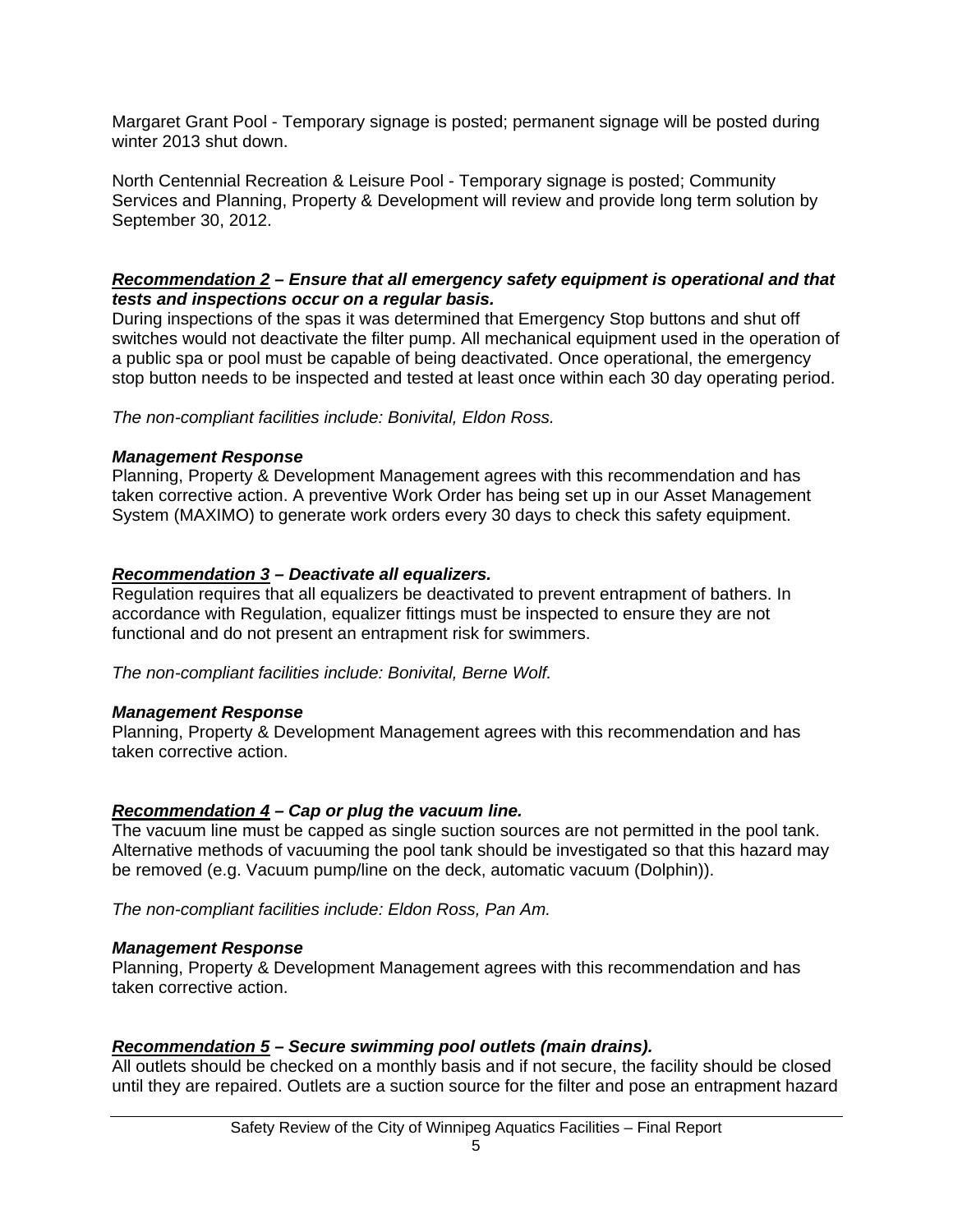for bathers. It is important to ensure these are inspected and checks are logged on a monthly basis. If they become loose, the swimming pool should be closed until they are repaired.

*The non-compliant facility: North Centennial.*

#### *Management Response*

Planning, Property & Development Management agrees with this recommendation and has taken corrective action. A preventive Work Order has being set up in our Asset Management System (MAXIMO) to generate work orders every 30 days to check the main drains at all pools.

#### *Recommendation 6 – Install or repair the heat barrier.*

A sauna heater barrier is required preventing access to the heat source for the sauna. This prevents accidental scalding of bathers when in the sauna. Steps should be taken to repair or install an effective barrier.

*The non-compliant facility: St. James Assinniboia.* 

#### *Management Response*

Planning, Property & Development Management agrees with this recommendation and has taken corrective action.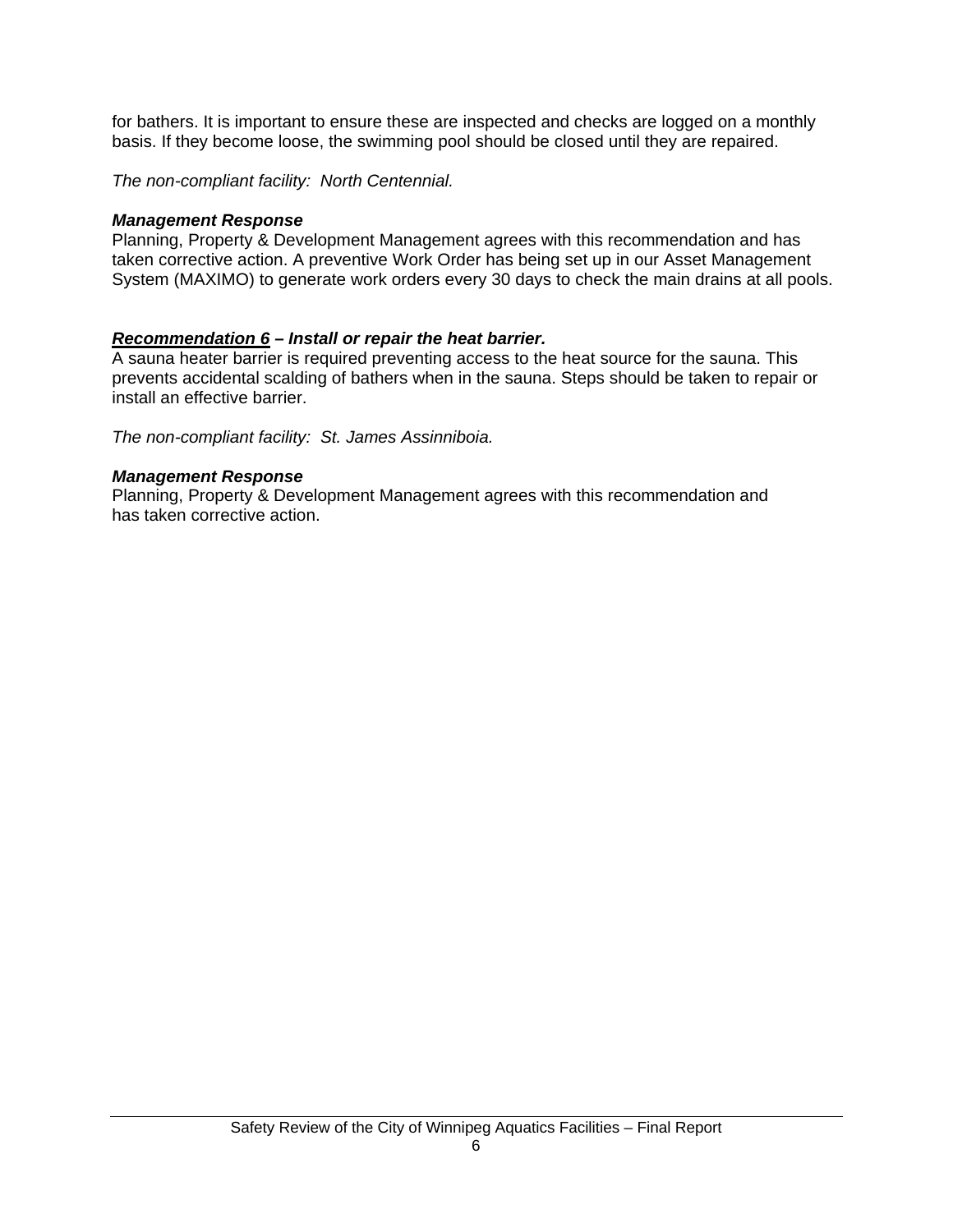#### Lifesaving Society Recommended Safe Practice

These recommendations are identified as areas that are not consistent with what the Lifesaving Society believes are reasonable safe practice. In these instances, there may be no applicable Manitoba Regulation governing the area or the Lifesaving Society recommended practice exceeds the requirements of the Manitoba Regulation.

#### *Recommendation 7 – Conduct a comprehensive review of lighting requirements for all pools and adjacent areas.*

All areas of the pool, deck and adjacent areas are required to be illuminated by a minimum of 200 Lux of lighting, including evening hours of operation. At the time of the pool inspections, lighting levels varied significantly throughout the facility (140-240 lux). Lighting levels must be maintained at this level so that lifeguards and instructors have sufficient light to monitor all areas of the swimming pool.

*Multiple facilities were noted as being non-compliant with this recommendation; refer to Table 1 for a listing.* 

#### *Management Response*

Planning, Property & Development Management agrees with this recommendation. A comprehensive review of lighting requirements for all pools and adjacent areas will be undertaken and a submission for capital funding will be submitted.

#### *Recommendation 8 – Install a 150 mm diameter black disc on the pool bottom.*

The black disc on the bottom of the pool should be located on a white background. If the pool bottom is painted a colour other than white, the area surrounding the black disc should be white. This is an important tool for staff to use to determine water clarity on an ongoing basis in order to determine if a swimming pool should remain operational.

*Multiple facilities were noted as being non-compliant with this recommendation; refer to Table 1 for a listing.* 

#### *Management Response*

Community Services Management and Planning, Property & Development Management agree with this recommendation. In discussions with Manitoba Provincial Environmental Health Officers, the City was advised that the regulation does not require a permanent black disc to be attached to the bottom of the pool as they rely on their own secchi disk (black disc) that they use if they wish to measure the turbidity of the water. The City was further advised that although this is not a requirement it would be a good idea to install a 15 cm disc at the bottom of the pool as a reference point for the guarding staff the next time there is a shutdown and drain the tank. Currently, the main drain cover is used as a test for water clarity. The City will implement this recommendation and install the disc on the bottom of the tanks during the next rounds of shut downs.

#### *Recommendation 9 – Conduct a review of all facility scanning and rotation charts to ensure that they are effective tools to advise staff of the areas of responsibility and coverage.*

While all the facilities had scanning and staff rotation charts posted, there is a significant difference in how these charts have been developed and used by staff to enhance supervision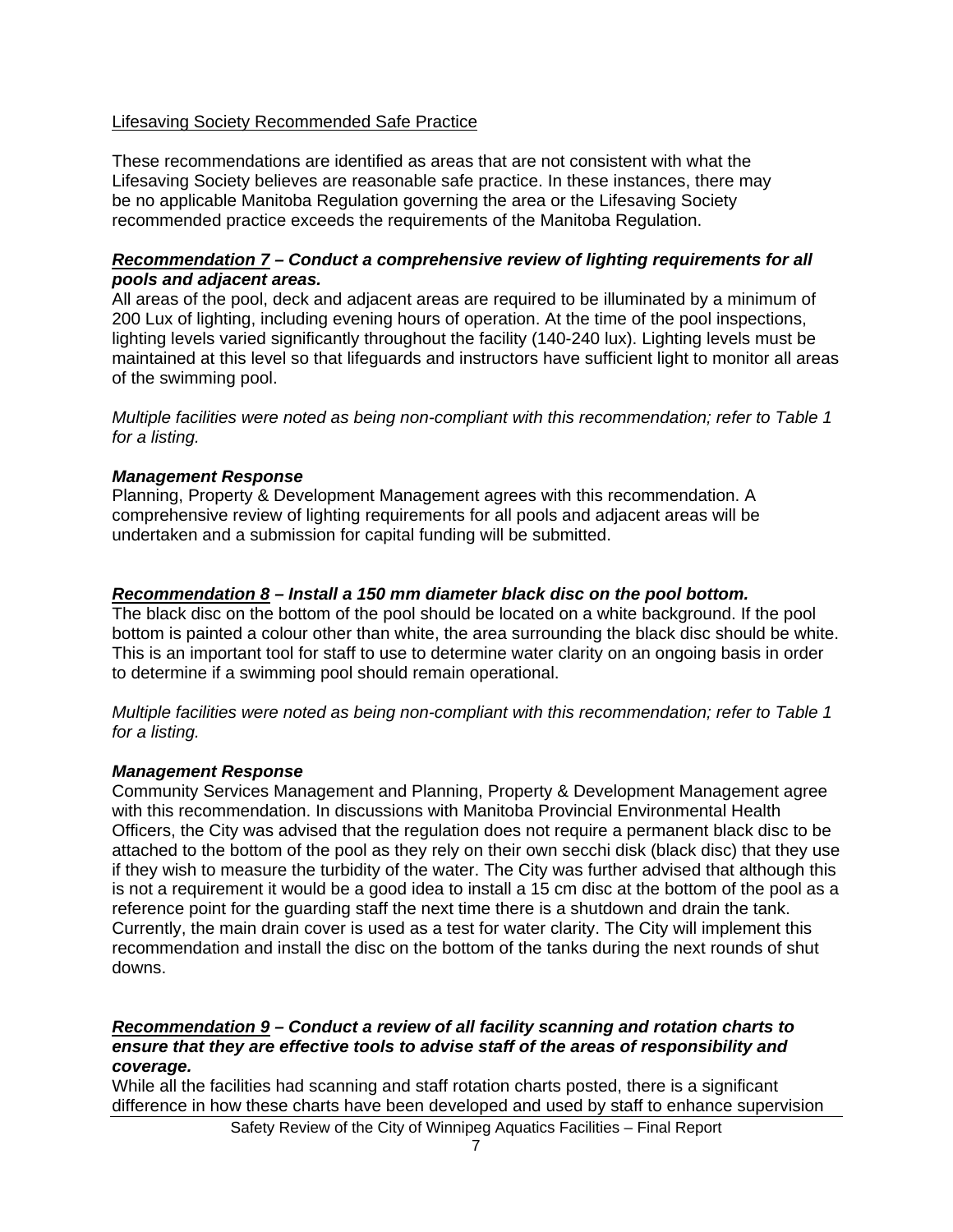standards at each site. Many of the drawings had limited information about where lifeguards should be located and what they should be able to see from that position. In some cases lifeguards were inappropriately positioned. All of the scanning and rotation charts should be reviewed to ensure they consider the following:

- pool schematic drawings should be created in scale with the facility design
- separate charts should be created where lifeguard numbers increase and/or where different parts of the pool areas are open or closed for public use or where glare relocates due to changing light conditions
- all facility charts should be similar in design so there is more consistency and better understanding for staff who may work at multiple sites
- staff positions and rotation directions should be clear on the charts
- scanning zones should be clearly marked and appropriate overlap areas should be noted
- colours should be used where possible to better define intensive & extensive scanning areas
- all staff should be clear on what they must see from specific positions and what they should do if conditions change and they are not able to see all areas of their intensive scanning zone, including the pool bottom
- all charts should be reviewed as part of a facility orientation process and during staff training

#### *The non-compliant facilities include: St. James Assinniboia, St. James Civic Centre.*

#### *Management Response*

Community Services Management agrees with this recommendation. Guard scanning and rotation charts are currently in place at all sites. Management does note that this is a Lifesaving Society recommended safe practice. Manitoba Regulation 132/97 is silent on the topic of guard scanning and rotation charts.

Community Services Management agrees with this recommendation and took immediate corrective action at the two identified facilities. Further, Community Services Management is currently conducting a review of all facility scanning and rotation charts to ensure that they are effective tools to remind staff of the areas of responsibility and scanning zones.

#### *Recommendation 10 – Ensure that there is a door locking mechanism in operation on the change room doors.*

Regulation requires that access to the pool must be restricted when the pool is unsupervised. This will prevent unsupervised bathers from gaining access to the swimming pool and reduce the likelihood of a drowning from occurring. Steps should be taken to ensure all doors accessing the pool deck (including change room doors) are secured when no supervision is provided.

*Multiple facilities were noted as being non-compliant with this recommendation; refer to Table 1 for a listing.* 

#### *Management Response*

Planning, Property & Development Management agrees with the recommendation, although the facilities are compliant with current Manitoba Regulation 132/97 – 2(2). Management will review the requirements and request funding in the 2014 Operating Budget.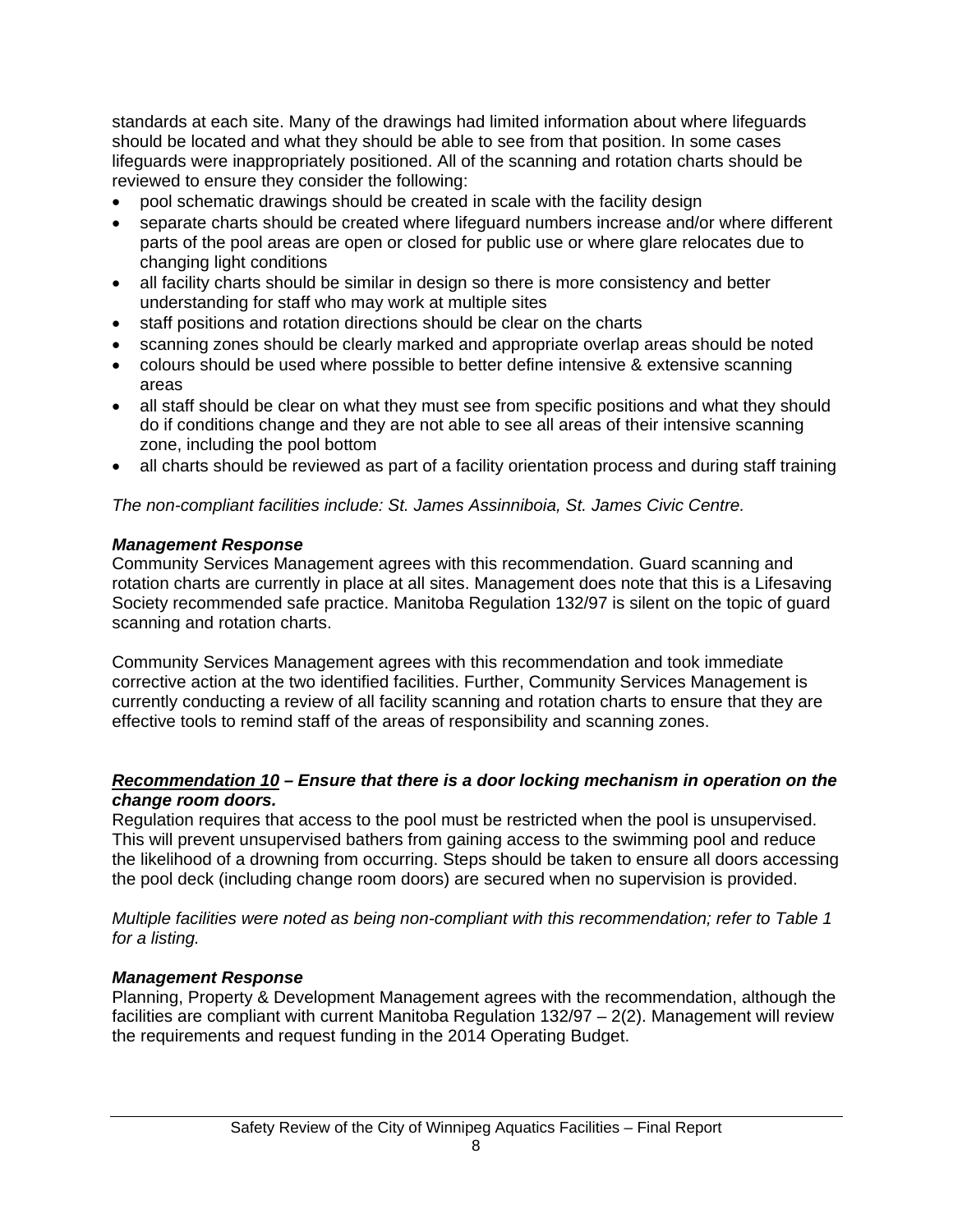#### *Recommendation 11 – Restrict access from the viewing gallery to the pool deck.*

A gate or door should be installed to prevent the public from gaining access to the pool deck when no supervision is provided.

*The non-compliant facility: Seven Oaks.* 

#### *Management Response*

Planning, Property & Development Management agrees with the recommendation, although the facility is compliant with Manitoba Regulation 132/97 – 2(2). A lock will be installed on the existing door and locked when there is no Guard on the deck.

## **Table 1**

| PRIORITY RECOMMENDATIONS                                            |                                                                                                                                                                          |                 |                  |               |            |                  |                           |                         |        |            |           |                       |                       |              |
|---------------------------------------------------------------------|--------------------------------------------------------------------------------------------------------------------------------------------------------------------------|-----------------|------------------|---------------|------------|------------------|---------------------------|-------------------------|--------|------------|-----------|-----------------------|-----------------------|--------------|
|                                                                     |                                                                                                                                                                          | Vlargaret Grant | <b>Bonivital</b> | Cindy Klassen | Eldon Ross | Elmwood Kildonan | Bernie Wolf               | <b>Vorth Centennial</b> | Pan Am | Seven Oaks | Sherbrook | St. James Assinniboia | St.James Civic Centre | Transcona    |
| $Rec.$ #                                                            |                                                                                                                                                                          |                 |                  |               |            |                  |                           |                         |        |            |           |                       |                       |              |
| Non-compliance with an Applicable Government of Manitoba Regulation |                                                                                                                                                                          |                 |                  |               |            |                  |                           |                         |        |            |           |                       |                       |              |
| 1                                                                   | Install additional "No Diving" signage around the pool<br>deck.                                                                                                          | X               |                  |               |            |                  |                           | X                       |        |            |           |                       |                       |              |
| 2                                                                   | Ensure that all emergency safety equipment is<br>operational and that tests and inspections occur on a<br>regular basis.                                                 |                 | X                |               | X          |                  |                           |                         |        |            |           |                       |                       |              |
| 3                                                                   | Deactivate all equalizers.                                                                                                                                               |                 | $\mathsf{x}$     |               |            |                  | $\boldsymbol{\mathsf{X}}$ |                         |        |            |           |                       |                       |              |
| $\overline{4}$                                                      | Cap or plug the vacuum line.                                                                                                                                             |                 |                  |               | X          |                  |                           |                         | X      |            |           |                       |                       |              |
| 5                                                                   | Secure swimming pool outlets (main drains).                                                                                                                              |                 |                  |               |            |                  |                           | Χ                       |        |            |           |                       |                       |              |
| 6                                                                   | Install or repair the heat barrier.                                                                                                                                      |                 |                  |               |            |                  |                           |                         |        |            |           | X                     |                       |              |
|                                                                     | Lifesaving Society Recommended Safe Practice                                                                                                                             |                 |                  |               |            |                  |                           |                         |        |            |           |                       |                       |              |
| $\overline{7}$                                                      | Conduct a comprehensive review of lighting<br>requirements for all pools and adjacent areas.                                                                             |                 |                  | X             |            | X                |                           | X                       |        | X          |           |                       | $\mathsf{X}$          |              |
| 8                                                                   | Install a 150 mm diameter black disc on the pool<br>bottom.                                                                                                              | X               | X                | X             |            | X                |                           | X                       | X      | X          | X         | X                     | X                     | $\mathsf{X}$ |
| 9                                                                   | Conduct a review of all facility scanning and rotation<br>charts to ensure that they are effective tools to advise<br>staff of the areas of responsibility and coverage. |                 |                  |               |            |                  |                           |                         |        |            |           | X                     | X                     |              |
| 10                                                                  | Ensure that there is a door locking mechanism in<br>operation on the change room doors.                                                                                  |                 |                  | X             | X          | X                |                           |                         | X      |            | X         | X                     |                       |              |
| 11                                                                  | Restrict access from the viewing gallery to the pool<br>deck.                                                                                                            |                 |                  |               |            |                  |                           |                         |        | X          |           |                       |                       |              |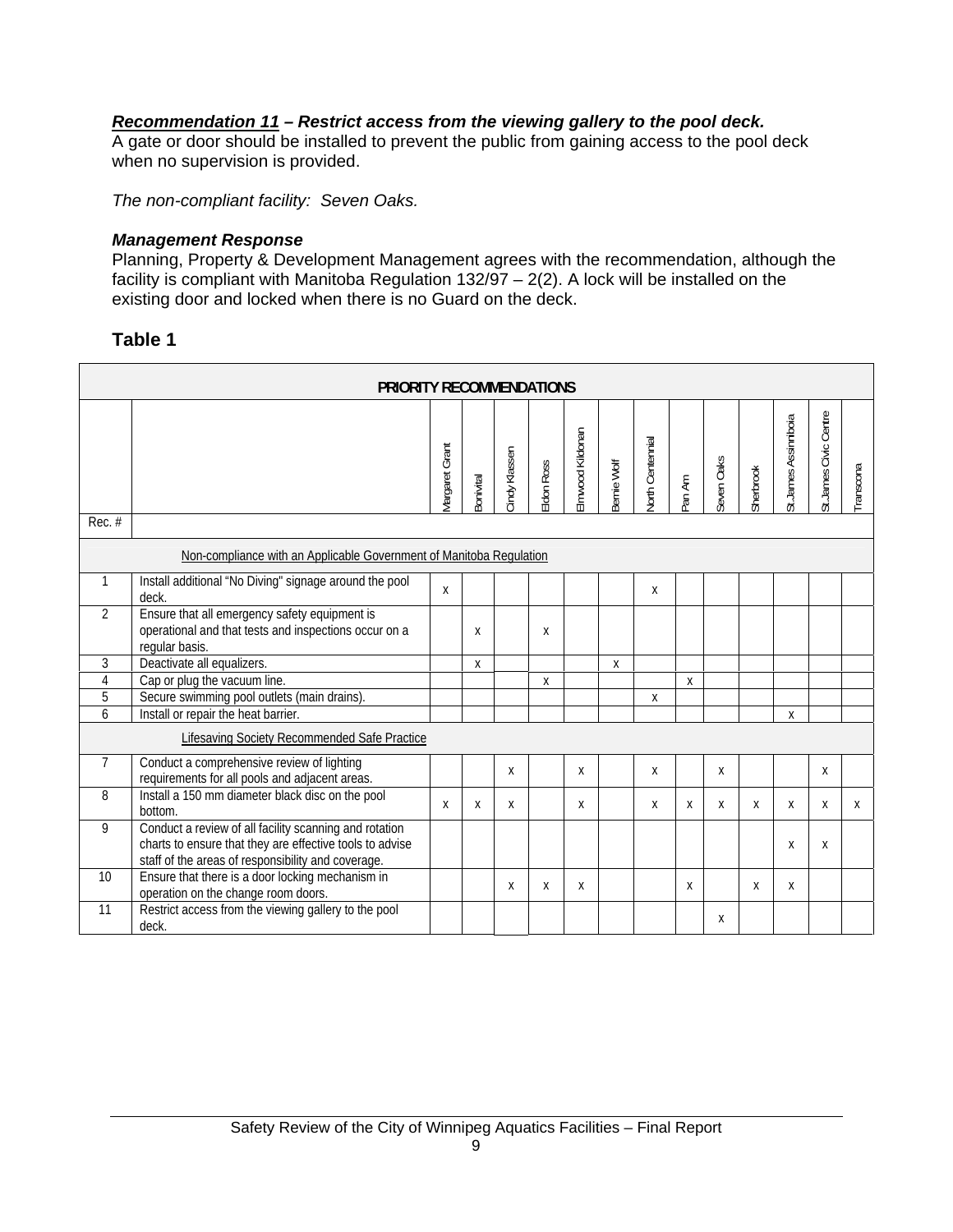## **Primary Emergency and Operating Procedures Recommendations**

The Society's aquatic safety audit identified four primary findings related to Emergency and Operating Procedures. All of these recommendations (recommendations 12 – 15) are Lifesaving Society recommended safe practices. *These recommendations are not facility specific.*

#### *Recommendation 12 - Implement the Lifesaving Society's admission standard.*

The Society's drowning research shows that unattended youth are at a high risk of drowning during non-instructional swim settings. The Society recommends that all pools adopt a policy that children under 10 years of age not be admitted to public recreational swimming unaccompanied, unless they are able to pass the facility swimming test. The policy would include:

- Children under 10 years of age who are unable to pass the facility swim test must be accompanied by a parent or guardian who is at least 12 years of age and responsible for their direct supervision, with a maximum of two children for each parent or guardian.
- Children under six years of age may not be admitted to the swimming pool unless they are accompanied by a parent or guardian who is responsible for their direct supervision, with a maximum of two children for each parent or guardian.

For non-swimmers between six and nine years of age:

- The ratio of non-swimmers to parent or guardians may be a maximum of eight bathers to one parent/guardian (8:1) if lifejackets are worn by all non-swimmers in their charge.
- Parent/guardians are responsible for the children in their care while in the facility and must directly supervise the children at all times.
- Ratios of instructors/lifeguards to bathers must also be maintained as per Regulation 565/90.

The Lifesaving Society recommends operators include this standard in their facility policy and procedures manual, and staff handbooks. All staff should review this standard and its application at least once a year during staff training sessions. Lifeguards should be reminded what to look for, and of procedures to deal with unaccompanied non-swimmers. Owner/operators should educate the public through signage, flyers, department brochures, etc.

Owner/operators should ensure procedures are in place to evaluate bathers as they enter the facility. For example, during swim start-ups, off-duty lifeguards could be positioned in cashier or deck areas to ensure all bathers meet the requirements. Patrons should be encouraged to use the "buddy system," where bathers always swim with a buddy regardless of swimming ability.

#### *Management Response*

Community Services Management disagrees with this recommendation. However, national admission standards will be reviewed to ensure the City of Winnipeg standard meets current needs and trends. Any recommended changes to the City of Winnipeg's admission standards will be implemented by June 30, 2013.

#### *Recommendation 13 – Station lifeguards in lifeguard chairs.*

It was apparent that lifeguard chairs were not used at some locations. While lifeguards do not have to be stationed in these stands at all times, there are benefits of having lifeguards scan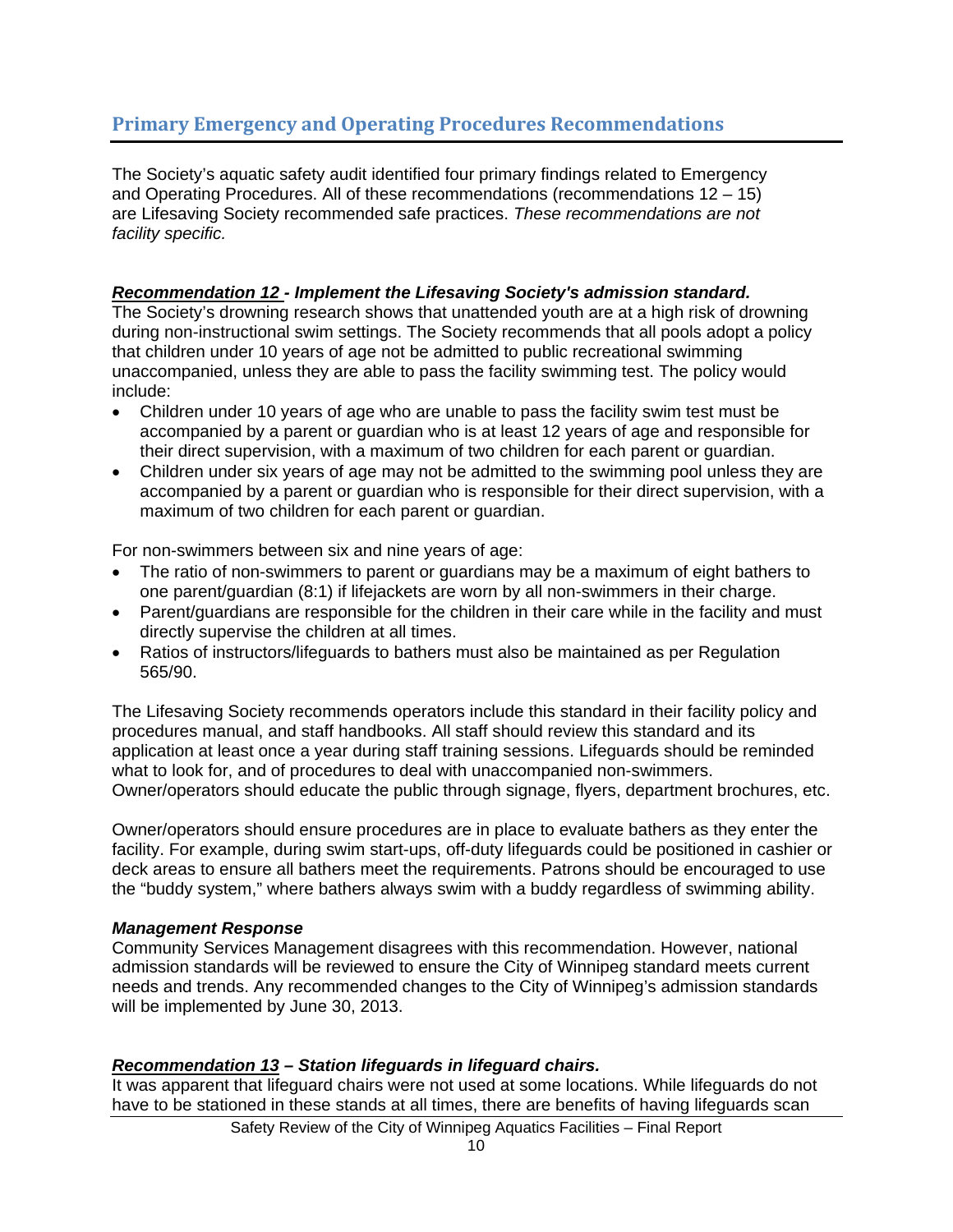their intensive and extensive zones from raised platforms, particularly when the pool has heavy bather loads. Staff should be reminded of the benefits of chair use and positioned in them as a part of their normal rotation.

#### *Management Response*

Community Services Management agrees with this recommendation and will continue to review at both the Training Aquatic Supervisors (TAS) and In-Charge Training sessions.

## *Recommendation 14 – Verify all photocopied staff certifications.*

Supervisory staff produced photocopies of specified staff certifications. However these copies were not verified with the supervisor's signature. All photocopied records of staff certifications must be signed by supervisory staff verifying that they are accurate records.

## *Management Response*

Community Services Management agrees with this recommendation.

Instructor/Guard hour selection occurs four times per year, prior to the beginning of an instructional session. At these hour selection meetings, trained Instructor/Guard 3's review and verify all staff qualifications and confirm attendance at re-certification programs for qualifications that may expire during a session. In addition, all staff qualifications are tracked on an Excel spreadsheet on the I Drive and are reviewed bi-weekly at the Pool Supervisors Meeting. The verification process of photocopies was reviewed with the Instructor/Guards responsible for qualifications on March 20<sup>th</sup> and is on-going.

#### *Recommendation 15 – Ensure that all staff responsible for the safety supervision of swimmers, are effectively scanning the areas of the pool within their intensive and extensive scanning zone.*

The Supervision, Evaluation and Enhancement Audits conducted at all facilities detected a wide variance in the scanning practices and levels of vigilance of lifeguarding staff. While many staff demonstrated excellent scanning skills, it was evident that other staff members were not effectively observing their intensive scanning areas on a continuous basis.

Regular training sessions should be conducted for all aquatic staff highlighting scanning techniques and establishing scanning standards. Lifeguard scanning practices should be monitored on a random and regular basis at all facilities and staff should be advised of their levels of performance.

If it is determined that a staff member is not effectively scanning, immediate action should be taken to re-train and monitor the scanning performance of that staff member.

## *Management Response*

Community Services Management agrees with this recommendation. Aquatic Emergency Response (AER) training protocols and manual page 5-7 focus on appropriate lifeguard balance (placement); scanning; techniques and patterns. This is one of the first topics covered in National Lifeguard Service (NLS) and AER and we recognize it is fundamental to pool supervision.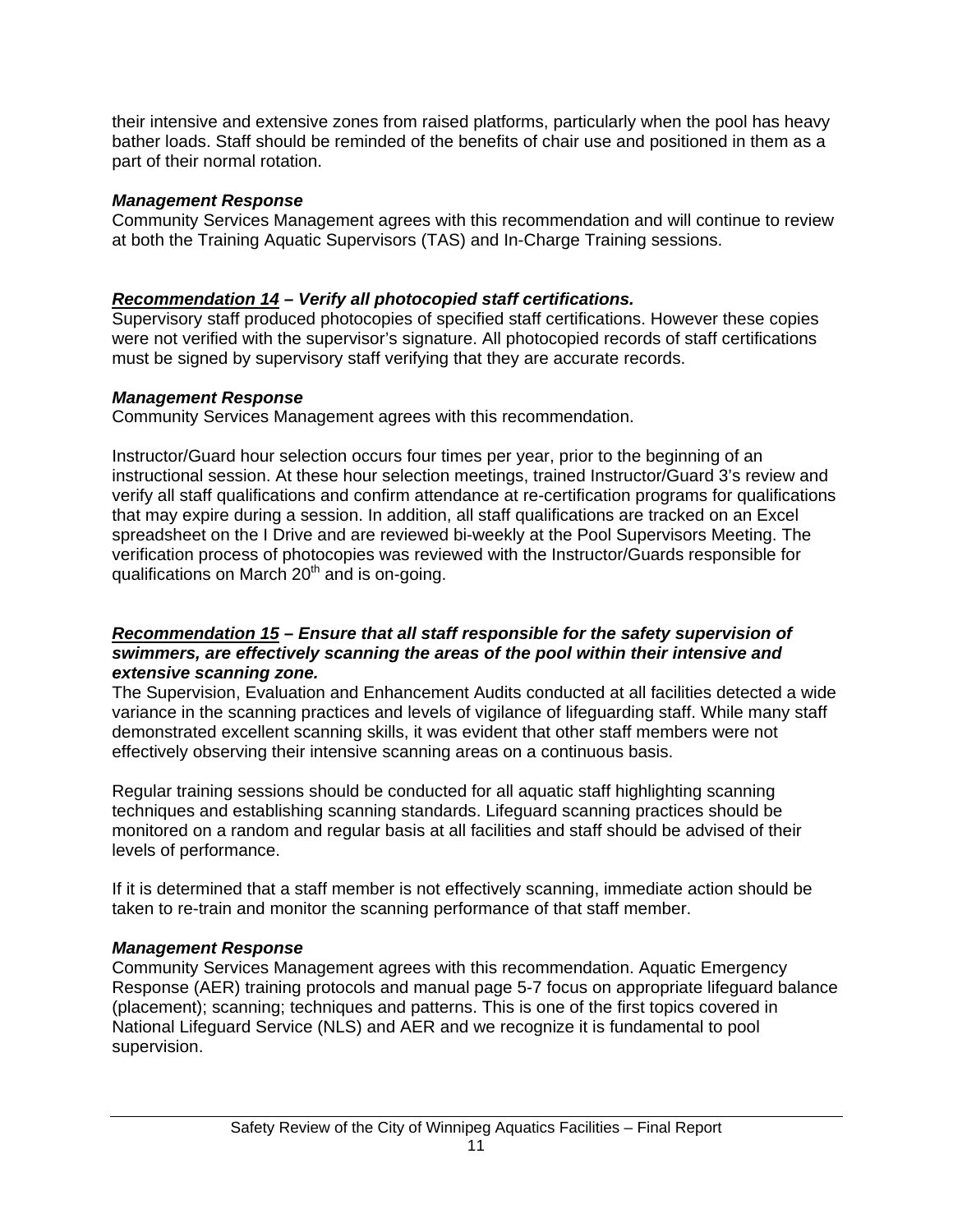## **Primary Recommendations**

The Society's aquatic safety audit presents forty-seven Primary Recommendations. These Primary Recommendations are all based on the Lifesaving Society's position of what constitutes reasonable safe practices. **Table 2** (pages 13 & 14) identifies the facilities with the Primary Recommendations. Primary Recommendations should receive focused attention by facility management.

It is important to note that in some areas there is no applicable Manitoba Regulation governing the subject matter. In other cases where a Manitoba Regulation does apply to the area identified in the recommendation, the City was in compliance with the applicable legislation but the Lifesaving Society recommended practice exceeds the requirements of the Manitoba Regulation. Community Services and Planning, Property & Development Management reviewed and agreed to these recommendations to further enhance aquatic facility safety.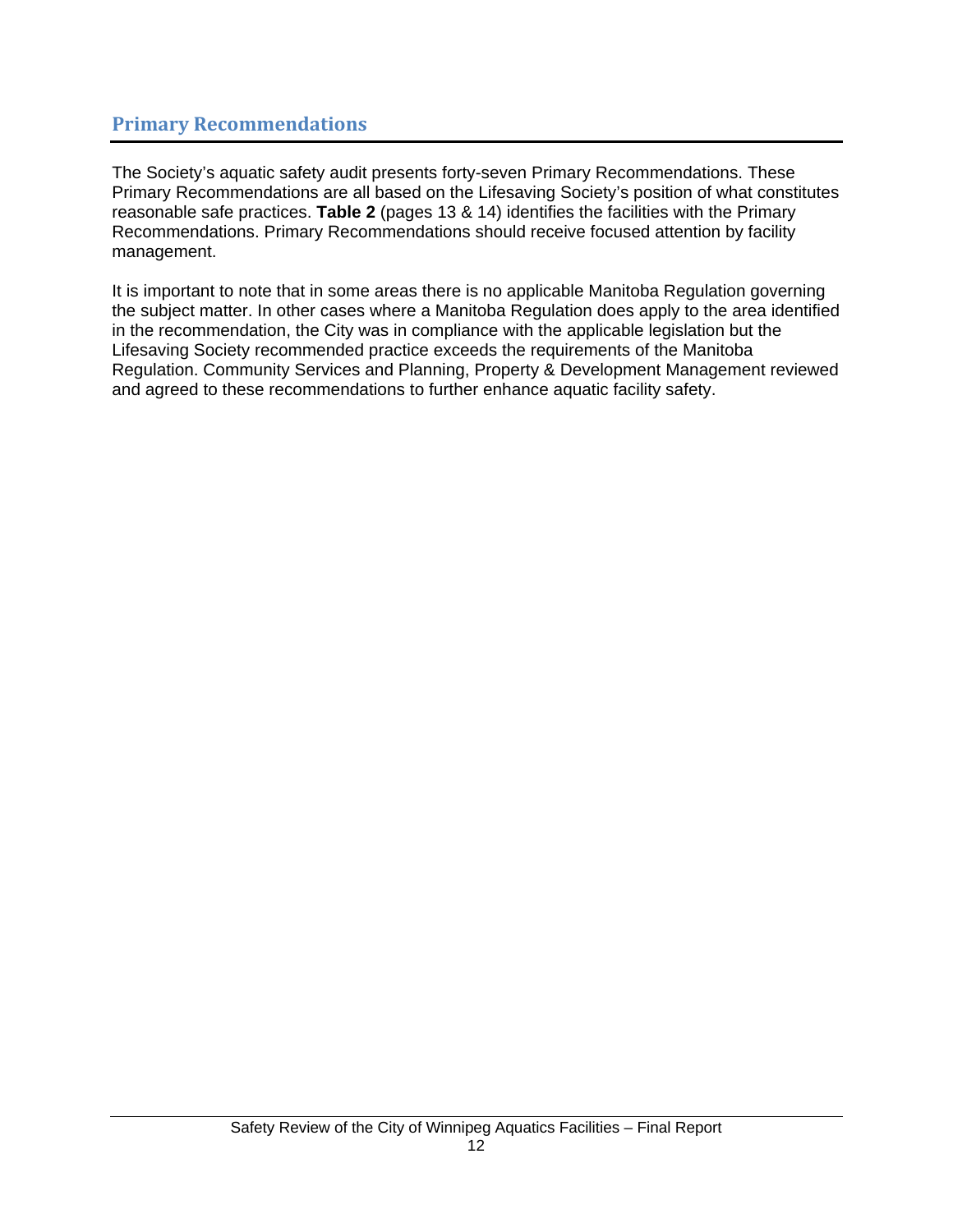## **Table 2**

| <b>PRIMARY RECOMMENDATIONS</b> |                                                                                                                 |                      |                       |                           |               |                  |                  |                           |                         |                  |              |                  |                      |                       |              |
|--------------------------------|-----------------------------------------------------------------------------------------------------------------|----------------------|-----------------------|---------------------------|---------------|------------------|------------------|---------------------------|-------------------------|------------------|--------------|------------------|----------------------|-----------------------|--------------|
|                                |                                                                                                                 |                      | <b>Aargaret Grant</b> | <b>Bonivital</b>          | Cindy Klassen | Eldon Ross       | Elmwood Kildonan | Bernie Wolf               | <b>Vorth Centennial</b> | Pan Am           | Seven Oaks   | Sherbrook        | St. James Asinniboia | St.James Civic Centre | Transcona    |
| Rec. $#$                       | Lifesaving Society Recommended Safe Practice                                                                    | Management Agreement |                       |                           |               |                  |                  |                           |                         |                  |              |                  |                      |                       |              |
| 16                             | Install signage identifying the emergency telephone.                                                            | Implemented          |                       |                           |               | X                |                  | X                         |                         | $\boldsymbol{X}$ |              | $\boldsymbol{X}$ |                      |                       | $\mathsf{X}$ |
| 17                             | Determine and post bather capacity on pool supervision charts in pool office<br>** facilities not identified ** | Agree                |                       |                           |               |                  |                  |                           |                         |                  |              |                  |                      |                       |              |
| 18                             | Review positioning of lifeguard stations.                                                                       | Agree                |                       |                           |               |                  |                  |                           |                         |                  |              |                  | X                    | X                     |              |
| 19                             | Install shower signage.                                                                                         | Agree                |                       |                           |               | $\mathsf{X}$     |                  | X                         |                         |                  | $\mathsf{X}$ | X                | X                    | X                     | X            |
| $\overline{20}$                | Provide personal protective equipment for handling chemicals.                                                   | Implemented          | X                     |                           |               |                  |                  |                           |                         |                  |              |                  |                      |                       | $\mathsf{X}$ |
| 21                             | Band the steps leading into the spa with a contrasting colour.                                                  | Implemented          |                       |                           |               | $\boldsymbol{X}$ |                  |                           |                         |                  |              |                  |                      |                       |              |
| $\overline{22}$                | Install the admission sign.                                                                                     | Implemented          | X                     |                           | $\mathsf{X}$  |                  |                  | $\boldsymbol{\mathsf{X}}$ | X                       |                  |              |                  |                      |                       |              |
| 23                             | Install medical condition signage.                                                                              | Agree                | $\mathsf{X}$          | X                         |               | $\boldsymbol{X}$ | X                | $\boldsymbol{\mathsf{X}}$ | X                       |                  | $\mathsf{X}$ |                  | X                    | X                     | $\mathsf{X}$ |
| 24                             | Enhance the spa signage.                                                                                        | Implemented          |                       |                           |               | $\boldsymbol{X}$ |                  |                           |                         |                  |              |                  |                      |                       |              |
| $\overline{25}$                | Ensure that two "General Pool Rule" signs are installed on the swimming pool deck.                              | Implemented          |                       |                           |               |                  |                  |                           |                         | $\boldsymbol{X}$ |              |                  |                      |                       |              |
| $\overline{26}$                | Ensure all receptacles on the swimming pool deck are GFCI protected.                                            | Implemented          | X                     |                           | X             | $\boldsymbol{X}$ |                  |                           |                         |                  | X            |                  |                      |                       |              |
| 27                             | Investigate a mechanism to restrict access to the pool gutter.                                                  | Agree                | $\mathsf{X}$          |                           |               |                  |                  |                           |                         |                  |              |                  |                      |                       |              |
| 28                             | Restrict access underneath the tot dock.                                                                        | Implemented          |                       | X                         | X             |                  | X                |                           |                         |                  | $\mathsf{X}$ |                  |                      | X                     | $\mathsf{X}$ |
| 29                             | Ensure the equipment room is locked.                                                                            | Implemented          |                       | $\mathsf{X}$              | X             |                  |                  |                           |                         |                  | $\mathsf{X}$ |                  |                      | X                     |              |
| 30                             | Repair buoyline.                                                                                                | Implemented          |                       |                           |               |                  |                  | X                         |                         |                  |              |                  |                      |                       |              |
| 31                             | Clarify swim test requirements.                                                                                 | Implemented          |                       |                           |               |                  |                  |                           |                         |                  | $\mathsf{x}$ |                  |                      |                       |              |
| 32                             | Create a procedure to ensure accurate bather counts.                                                            | Agree                |                       |                           |               |                  |                  |                           |                         |                  | $\mathsf{X}$ |                  |                      |                       |              |
| 33                             | Reorganize the equipment room.                                                                                  | Implemented          |                       |                           |               |                  |                  |                           |                         |                  |              |                  | X                    |                       |              |
| 34                             | Repair eyewash station.                                                                                         | Implemented          | X                     |                           |               |                  |                  |                           |                         |                  |              |                  |                      |                       |              |
| 35                             | Ensure all chemicals are stored in a safe manner.                                                               | Implemented          |                       | $\mathsf{X}$              |               | $\mathsf{X}$     |                  | $\mathsf{X}$              |                         |                  |              |                  |                      |                       | X            |
| 36                             | Modify sauna emergency button alarm system.                                                                     | Agree                |                       | $\boldsymbol{\mathsf{X}}$ |               |                  | X                |                           |                         |                  |              |                  |                      |                       |              |
| $\overline{37}$                | Restrict access behind the portable steps.                                                                      | Implemented          |                       | X                         |               |                  |                  |                           |                         |                  |              |                  |                      |                       |              |
| 38                             | Repair underwater lights.                                                                                       | Implemented          |                       | $\mathsf{x}$              |               |                  |                  |                           |                         |                  |              |                  |                      |                       |              |
| 39                             | Remove sharp edges on wall attachments.                                                                         | Implemented          |                       |                           |               | $\boldsymbol{X}$ |                  |                           |                         |                  |              |                  |                      |                       |              |
| 40                             | Repair lip at entry to pool deck from filter room.                                                              | Implemented          |                       |                           |               | $\mathsf{X}$     |                  |                           |                         |                  |              |                  |                      |                       |              |